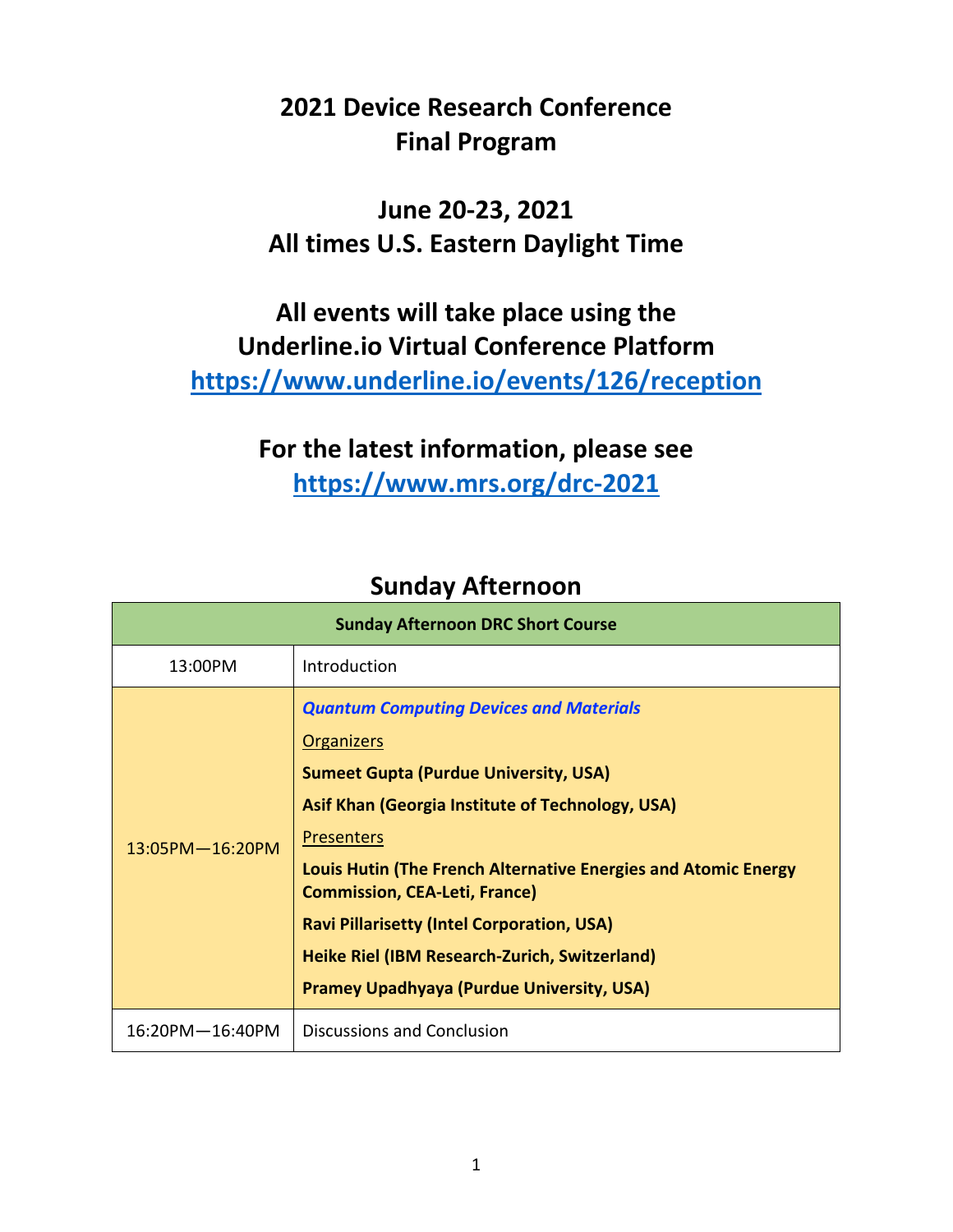# **Monday Morning**

| <b>Monday DRC Plenary Session</b><br>Chairs: Becky (R.L.) Peterson (University of Michigan, USA) and<br><b>Zhihong Chen (Purdue University, USA)</b> |                                                                                                                                            |  |
|------------------------------------------------------------------------------------------------------------------------------------------------------|--------------------------------------------------------------------------------------------------------------------------------------------|--|
| 08:30AM-08:50AM                                                                                                                                      | <b>Opening Remarks and Awards</b>                                                                                                          |  |
| 08:50AM-09:50AM                                                                                                                                      | <b>Philip Kim (Harvard University, USA)</b><br><b>Plenary P1:</b> Stacking van der Waals atomic layers: quest for new<br>quantum materials |  |
| 10-min Coffee Break                                                                                                                                  |                                                                                                                                            |  |
| 10:00AM-11:00AM                                                                                                                                      | Shuji Nakamura (University of California Santa Barbara, USA)<br><b>Plenary P2: III-Nitride Based LEDs and laser Diodes</b>                 |  |
| 10-min Coffee Break                                                                                                                                  |                                                                                                                                            |  |

| DRC Session $1 - 2D$ Devices<br><b>Chair: Tania Roy (University of Central Florida, USA)</b> |                                                                                                                                                                                           |
|----------------------------------------------------------------------------------------------|-------------------------------------------------------------------------------------------------------------------------------------------------------------------------------------------|
| 11:10AM-11:50AM                                                                              | Dennis H.C. Lin (imec Leuven, Belgium)<br><b>Invited 1A:</b> On MX <sub>2</sub> -based metal-oxide-semiconductor device<br>capacitance-voltage characteristics and dual-gate operation    |
| 11:50AM-12:10PM                                                                              | <b>Emanuel Ber (Technion - Israel Institute of Technology, Israel)</b><br><b>1B:</b> Pinpointing the Dominant Component of Contact Resistance to<br><b>Atomically Thin Semiconductors</b> |
| 12:10PM-12:30PM                                                                              | Zhihui Cheng (National Institute of Standards and Technology, USA)<br><b>1C:</b> Asymmetrical Contact Measurements of Contact Scaling in 2D<br><b>FET<sub>S</sub></b>                     |
| 12:30PM-12:50PM                                                                              | Myungsoo Kim (The University of Texas at Austin, USA)<br>1D: Single-Pole-Double-Throw RF switches based on monolayer MoS <sub>2</sub>                                                     |
| 40-min Lunch Break                                                                           |                                                                                                                                                                                           |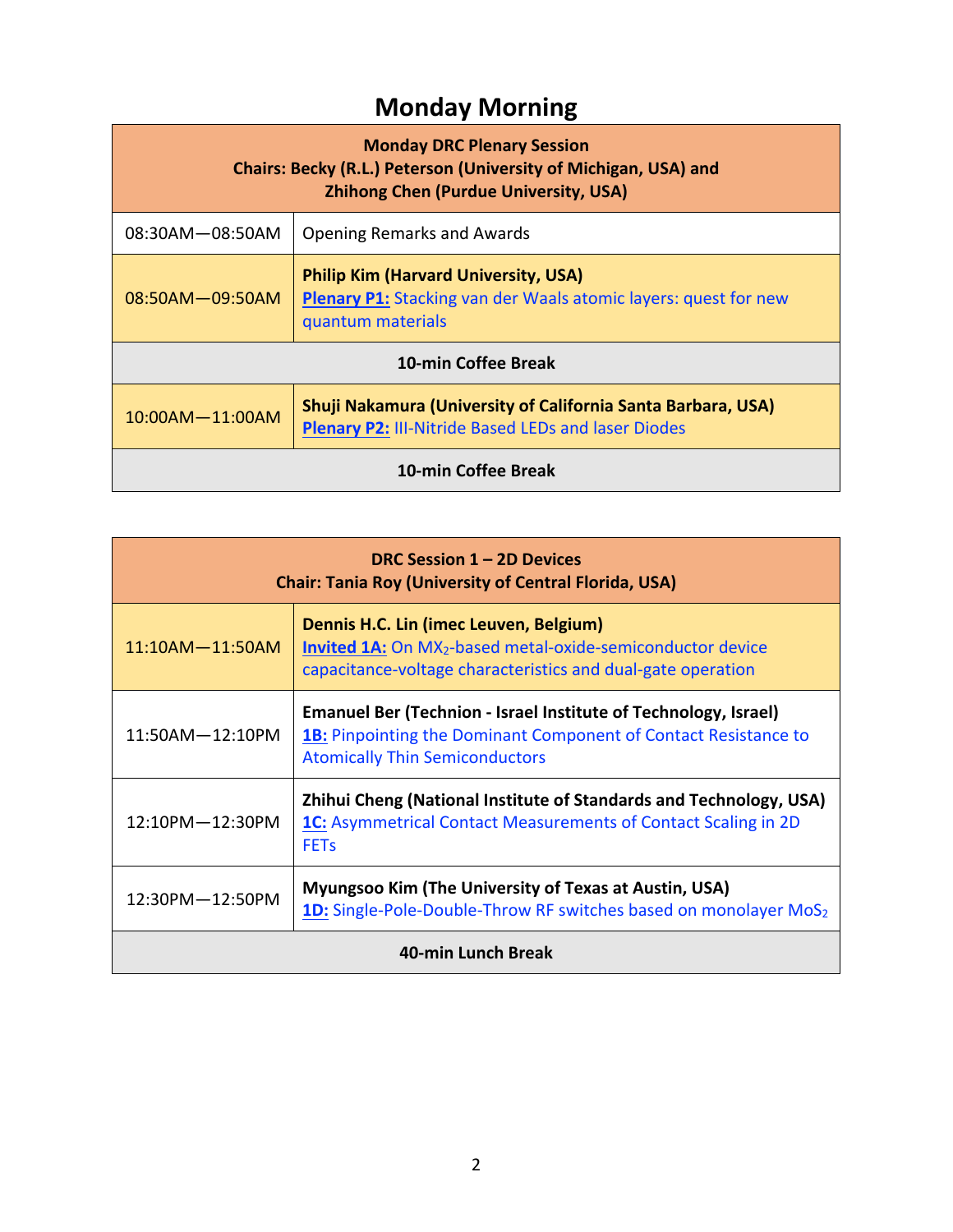# **Monday Afternoon**

| <b>DRC Session 2 - Memory Devices</b><br>Chair: Jean Anne C. Incorvia (The University of Texas at Austin, USA) |                                                                                                                                                                                       |
|----------------------------------------------------------------------------------------------------------------|---------------------------------------------------------------------------------------------------------------------------------------------------------------------------------------|
| 13:30PM-14:10PM                                                                                                | John Paul Strachan (Hewlett Packard Laboratories, USA)<br><b>Invited 2A:</b> In-memory computing with non-volatile analog memories<br>for machine learning applications               |
| 14:10PM-14:30PM                                                                                                | Haibo Gong (SUNY Polytechnic Institute, USA)<br>2B: Bilayer Ga-Sb Phase Change Memory with Intermediate<br><b>Resistance State</b>                                                    |
| 14:30PM-14:50PM                                                                                                | <b>Corentin Delacour (LIRMM CNRS, France)</b><br><b>2C:</b> Frequency Injection Locking-Controlled Oscillations for<br>Synchronized Operations in VO <sub>2</sub> Crossbar Devices    |
| 14:50PM-15:30PM                                                                                                | Deji Akinwande (University of Texas at Austin, USA)<br><b>Invited 2D:</b> A Library of Atomristors: Non-Volatile Resistive Switching<br><b>Phenomenon in 2D Atomic Sheets</b>         |
| 15:30PM-15:50PM                                                                                                | Adithi Krishnaprasad (University of Central Florida, USA)<br>2E: Ultra-low cycle-to-cycle variability in Au/MoS <sub>2</sub> /Ti/Au memristive<br>synapses for neuromorphic computing |
| 10-min Coffee Break                                                                                            |                                                                                                                                                                                       |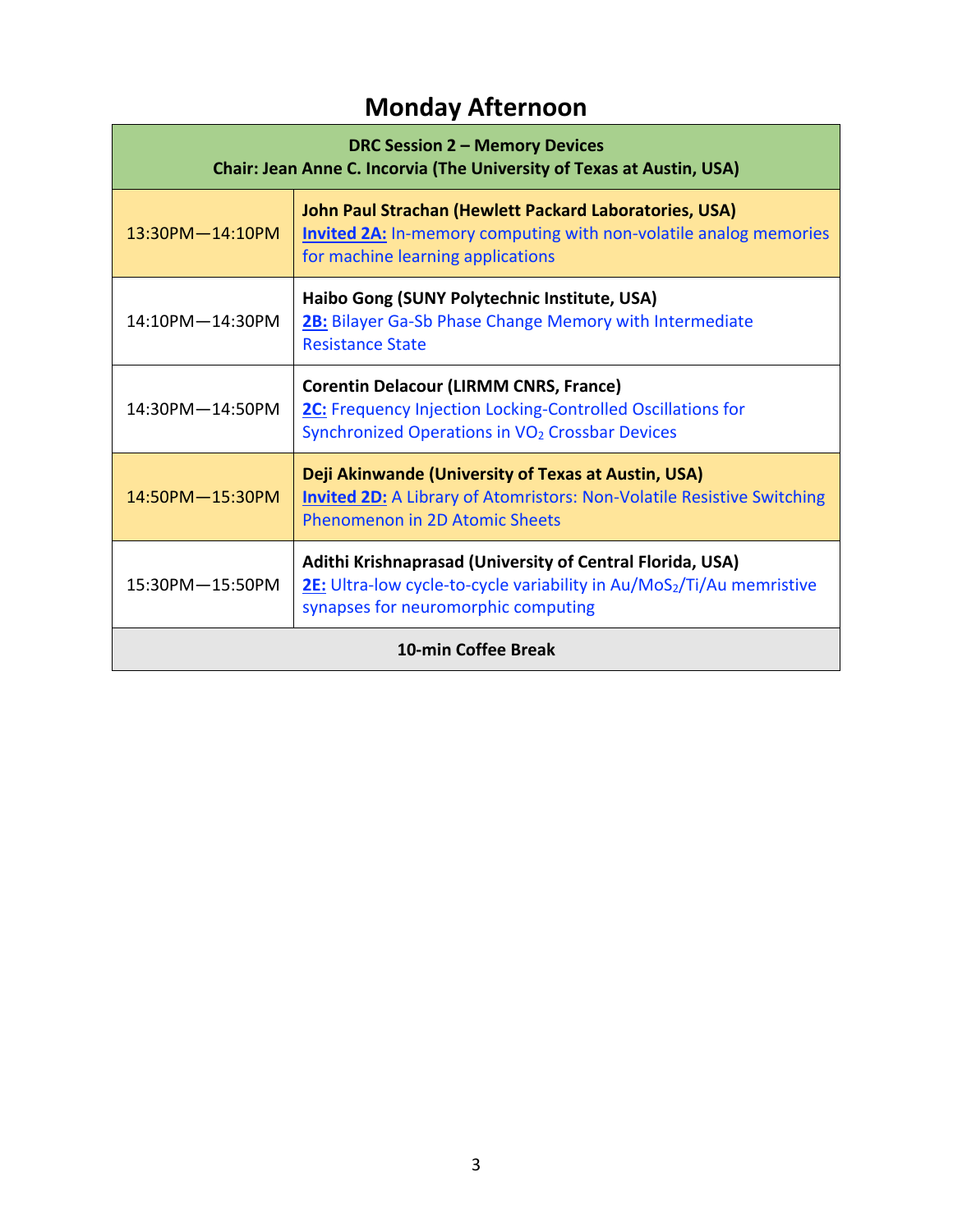# **Monday Afternoon,** *Continued*

| <b>DRC Session 3 - Wide Bandgap Devices I</b><br>Chair: Sukwon Choi (The Pennsylvania State University, USA) |                                                                                                                                                                                                                                                    |
|--------------------------------------------------------------------------------------------------------------|----------------------------------------------------------------------------------------------------------------------------------------------------------------------------------------------------------------------------------------------------|
| 16:00PM-16:20PM                                                                                              | Nidhin Kurian Kalarickal (Ohio State University, USA)<br>3A: Demonstration of MOCVD-grown β-Ga <sub>2</sub> O <sub>3</sub> MESFETs with<br><b>Insulating Mg-Doped Buffer Layers</b>                                                                |
| 16:20PM-16:40PM                                                                                              | Ahmad E Islam (Air Force Research Laboratory, USA)<br>3B: Hysteresis-free MOSCAP made with Al2O <sub>3</sub> /(010)β-Ga <sub>2</sub> O <sub>3</sub> interface<br>using a combination of surface cleaning, etching and post-deposition<br>annealing |
| 16:40PM-17:00PM                                                                                              | Wenshen Li (Cornell University, USA)<br>3C: A Unified Thermionic and Thermionic-Field Emission Model for<br>Ideal Reverse Leakage Current in Wide-Bandgap Schottky Barrier<br><b>Diodes</b>                                                        |
| 17:00PM-17:20PM                                                                                              | <b>Saurav Roy (University of Utah, USA)</b><br>3D: (LATE NEWS) Record High BFOM (1.47 GW/cm <sup>2</sup> ) Field-Plated<br>Vertical (001) β-Ga <sub>2</sub> O <sub>3</sub> Schottky Barrier Diode with Surface<br>Breakdown Field of 5.45 MV/cm    |
| 17:20PM-17:40PM                                                                                              | Arkka Bhattacharyya (University of Utah, USA)<br>3E: (LATE NEWS) Multi-kV class MOCVD-grown β-Ga2O3 lateral<br>MESFETs with Power Figure of Merit exceeding 300MW/cm <sup>2</sup>                                                                  |
| 17:40PM-18:00PM                                                                                              | Joong-Won Shin (Tokyo Institute of Technology, Japan)<br>3F: (LATE NEWS) MFSFET with 5 nm Thick Ferroelectric Undoped<br>HfO <sub>2</sub> Gate Insulator                                                                                           |
| <b>Dinner Break</b>                                                                                          |                                                                                                                                                                                                                                                    |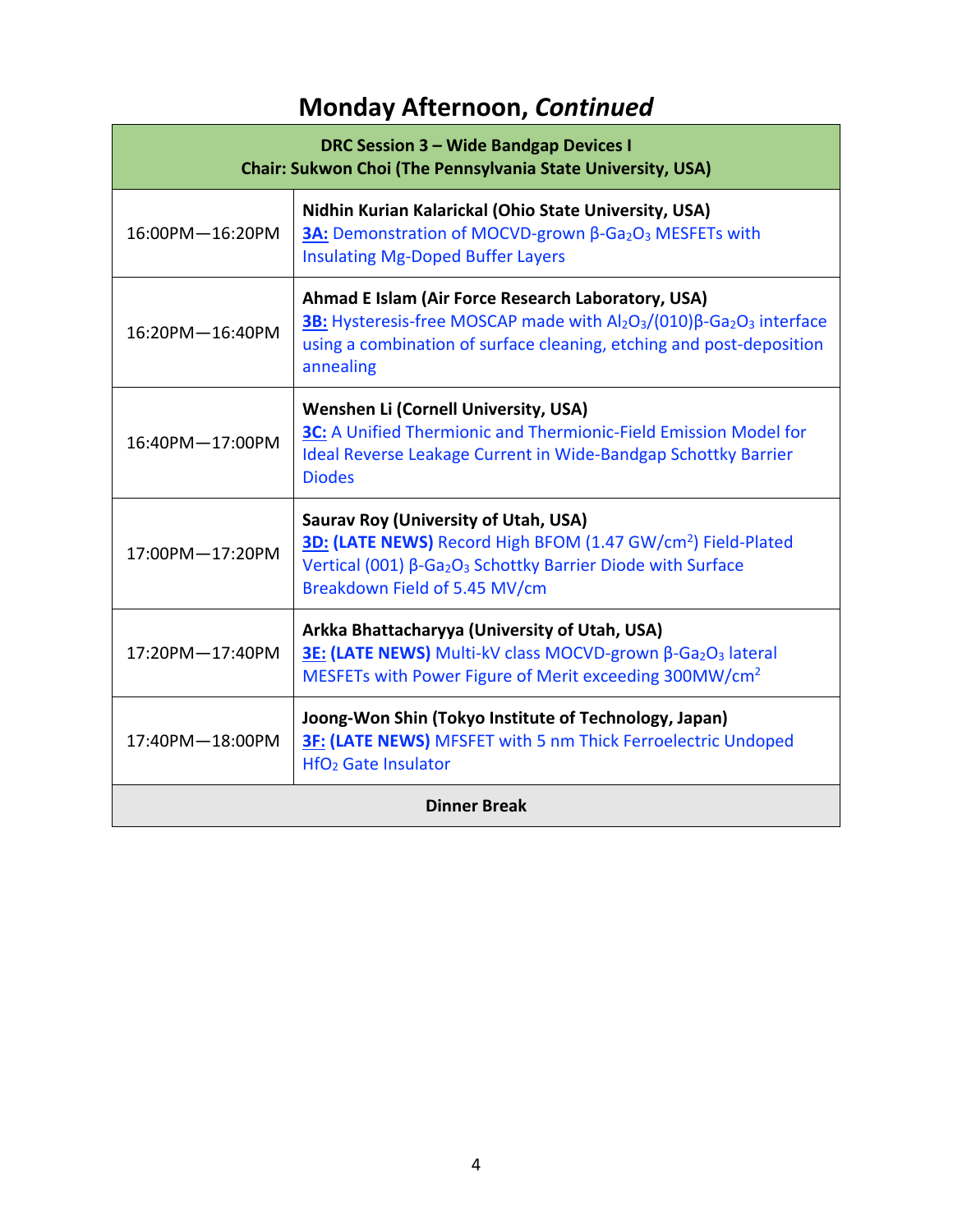### **Monday Evening**

| 19:00PM-21:00PM                                                                                                                                                                                           | <br>.<br><b>DRC Poster Session 1</b>                                                                                                                                                  |  |
|-----------------------------------------------------------------------------------------------------------------------------------------------------------------------------------------------------------|---------------------------------------------------------------------------------------------------------------------------------------------------------------------------------------|--|
| PS1.A: Jun Tao (University of Southern California, USA)<br>Artificial Optic-neural Synapse Based on Floating-gate Phototransistor for Machine Vision                                                      |                                                                                                                                                                                       |  |
| PS1.B: Molla Manjurul Islam (University of Central Florida, USA)<br>Broadband optoelectronic synapse using p-Si/PtTe <sub>2</sub> /Al <sub>2</sub> O <sub>3</sub> /MoS <sub>2</sub>                       |                                                                                                                                                                                       |  |
| PS1.C: Ricardo Martinez-Martinez (University of Central Florida, USA)<br>Graphene/Ta <sub>2</sub> O <sub>5</sub> /Graphene Optoelectronic synapses                                                        |                                                                                                                                                                                       |  |
| China)                                                                                                                                                                                                    | PS1.D: Xi Zhou (Shanghai Advanced Research Institute, Chinese Academy of Sciences,<br>CuAg/Al <sub>2</sub> O <sub>3</sub> /CuAg Threshold Switching Selector for RRAM Applications    |  |
| PS1.E: Wenbin Zhang (Institute of Microelectronics, BNRist, Tsinghua University, China)<br>Impact of Bottom Electrode Roughness on the Analog Switching Characteristics in Nanoscale<br><b>RRAM Array</b> |                                                                                                                                                                                       |  |
|                                                                                                                                                                                                           | PS1.F: Xinkang Chen (Purdue University, USA)<br>Modeling and Circuit Analysis of Interconnects with TaS <sub>2</sub> Barrier/Liner                                                    |  |
| PS1.G: Koichi Tamura (Research Institute of Electrical Communication, Tohoku University,<br>Japan)<br>Fast terahertz detection by asymmetric dual-grating-gate graphene FET                               |                                                                                                                                                                                       |  |
|                                                                                                                                                                                                           | PS1.H: Jiaxuan Wen (University of Minnesota, USA)<br>Optimized Graphene Varactors with Q > 18 at 18 GHz                                                                               |  |
|                                                                                                                                                                                                           | PS1.I: Jaeyoung Jung (Massachusetts Institute of Technology, USA)<br><b>Performance Estimation of GaN CMOS Technology</b>                                                             |  |
| PS1.J: David Brown (BAE Systems Inc, USA)                                                                                                                                                                 | 140 nm GaN HEMT Technology for High Efficiency, Broadband mm-wave Power Amplification                                                                                                 |  |
|                                                                                                                                                                                                           | PS1.K: Cui Peng (University of Delaware, USA)<br>HZO/InAIN/GaN MIS-HEMT on Silicon with SS of 60 mV/dec and f <sub>T</sub> /f <sub>max</sub> of 115/200 GHz                           |  |
| Taiwan, ROC)<br><b>Gate Electrode</b>                                                                                                                                                                     | PS1.L: Yao-Luen Shen (Institute of Electronics Engineering, National Tsing Hua University,<br>Investigation on Forward Biased Gate Robustness of p-GaN HEMTs with an Indium-Tin-Oxide |  |
| PS1.M: Nicholas C. Miller (Air Force Research Laboratory Sensors Directorate, USA)<br>Pulsed Gate Simulations of Trapping Effects in GaN HEMTs using Fermi Kinetics Transport                             |                                                                                                                                                                                       |  |
|                                                                                                                                                                                                           | PS1.N: Subhajit Mohanty (University of Michigan, USA)<br>A systematic study of interfacial property of HfO <sub>2</sub> gate dielectric on N-polar GaN                                |  |
| <b>MOSHEMTs for RF Applications</b>                                                                                                                                                                       | PS1.O: Ashwin Tunga (University of Illinois at Urbana-Champaign, USA)<br>Modeling-based design and benchmarking of Al-rich AlGaN 3D nanosheet MOSFET and                              |  |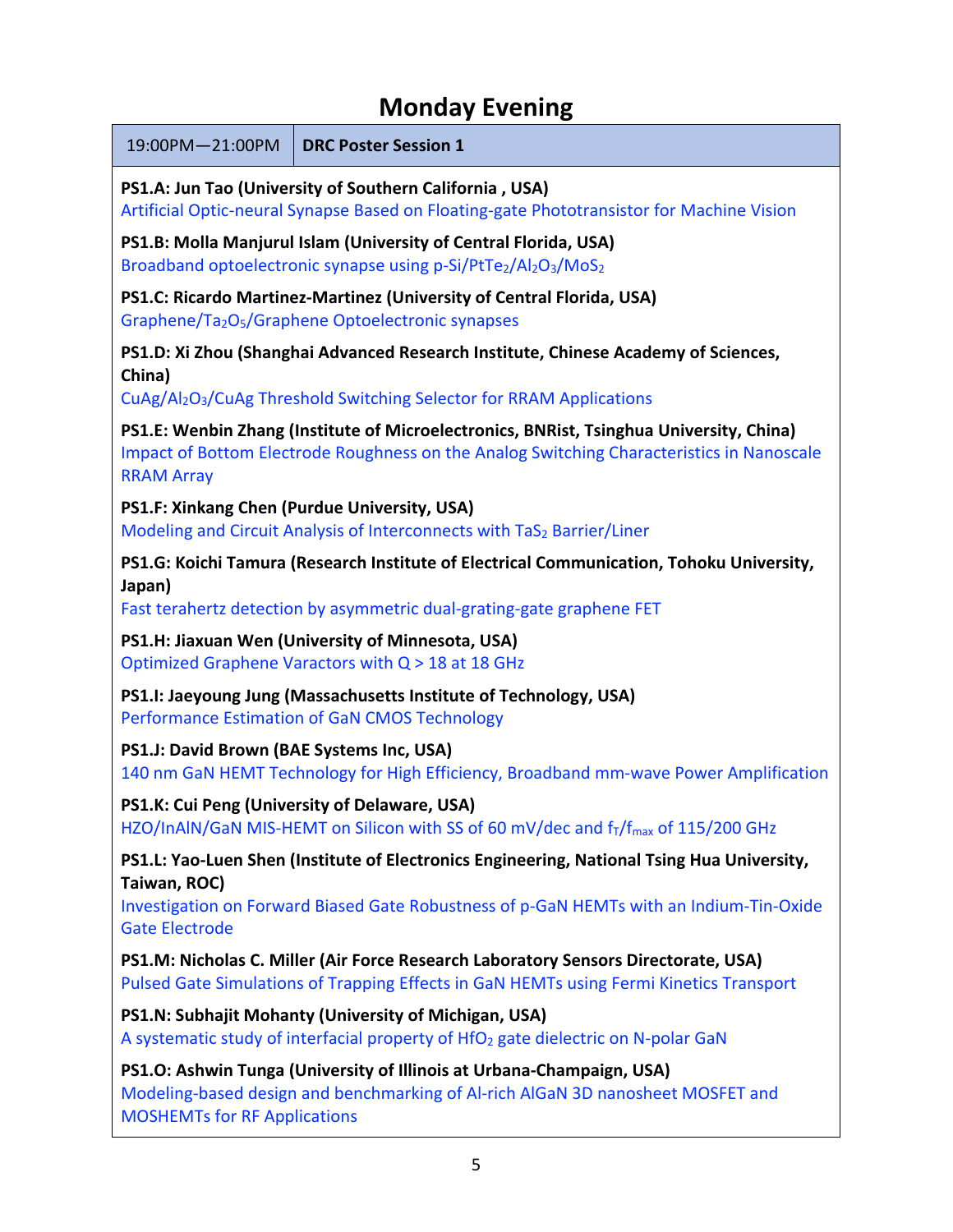**PS1.P: Yao‐Luen Shen (Institute of Electronics Engineering, National Tsing Hua University, Taiwan, ROC)**

Fabrication of Light-Emitting AlGaN/GaN High Electron Mobility Transistors with a Single Quantum Well Inserted

#### **PS1.Q: Xinyi Xia (University of Florida, USA)**

Operation Up to 600K of Vertical β-Ga<sub>2</sub>O<sub>3</sub> Schottky Rectifier With 754V Reverse Breakdown Voltage

**PS1.R: Mohamad Ghulam Moinuddin (Indian Institute of Technology Mandi, India)**

(LATE NEWS) Reduced Switching Current Density and Improved Interface Quality using Oxynitride Tunnel Barrier in Magnetic Tunnel Junctions for MRAM Application

#### **PS1.S: Shun‐ichiro Ohmi (Tokyo Institute of Technology, Japan)**

(LATE NEWS) Ferroelectric Nondoped HfO<sub>2</sub> Blocking Layer Formation for Hf-based FeNOS Analog Memory Applications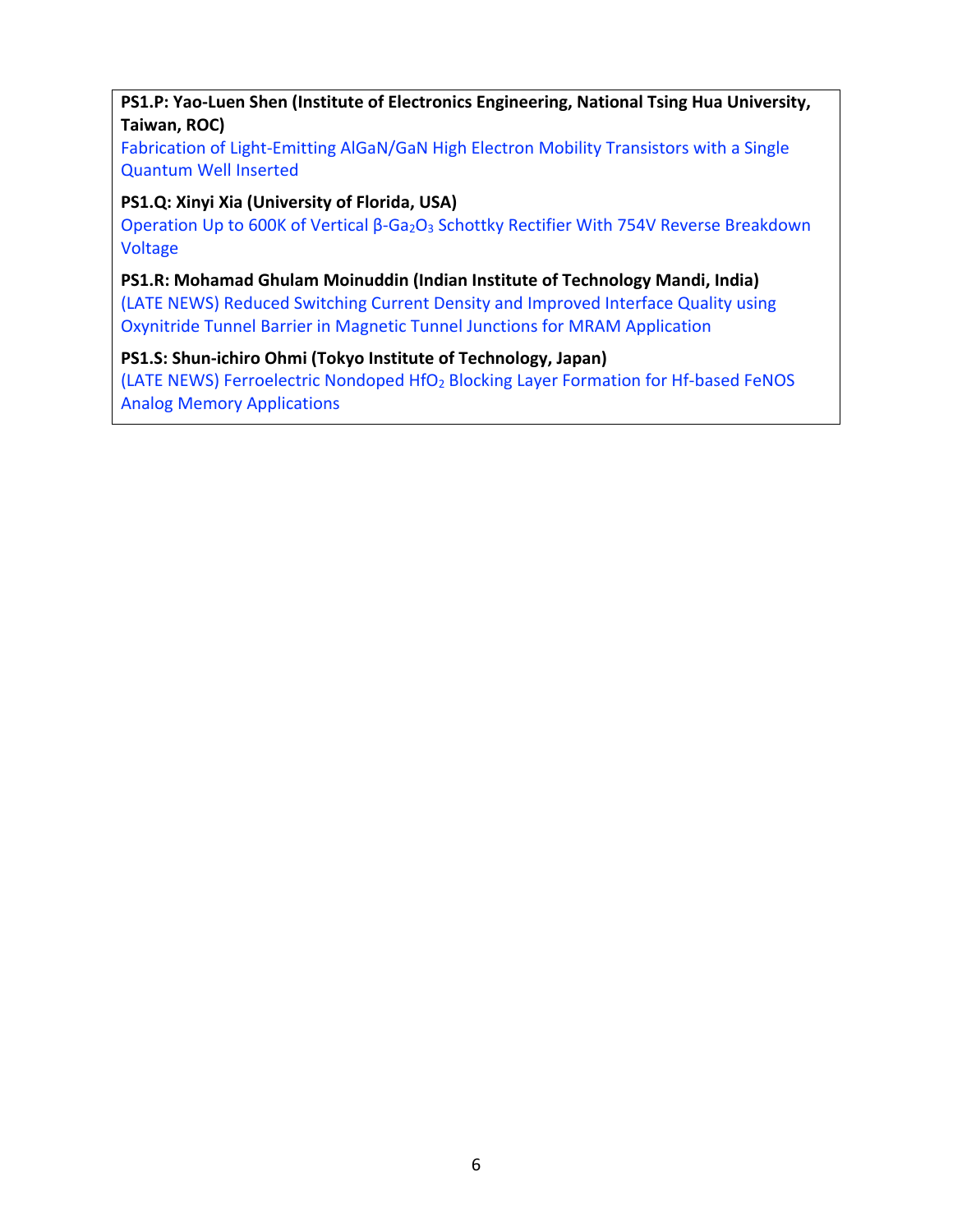# **Tuesday Morning**

| <b>Tuesday DRC Plenary Session</b><br><b>Chair: Gregg Jessen (BAE Systems, USA)</b> |                                                                                                                                                                                                                                        |
|-------------------------------------------------------------------------------------|----------------------------------------------------------------------------------------------------------------------------------------------------------------------------------------------------------------------------------------|
| 08:00AM-09:00AM                                                                     | Nicky Lu (Etron Technology, Inc. and Invention & Collaboration Lab.,<br>Taiwan, ROC)<br><b>Plenary P3: Optimizing Monolithic and Heterogeneous Integration to</b><br>Create Intelligent-Grand-Scale-Integration for Smart MicroSystems |
| <b>10-min Coffee Break</b>                                                          |                                                                                                                                                                                                                                        |

| DRC Session 4 – Sensors, Optoelectronics, and Integration<br>Chair: Cezar Zota (IBM Research - Zurich, Switzerland) |                                                                                                                                                                                     |
|---------------------------------------------------------------------------------------------------------------------|-------------------------------------------------------------------------------------------------------------------------------------------------------------------------------------|
| 09:10AM-09:50AM                                                                                                     | <b>Veena Misra (North Carolina State University, USA)</b><br><b>Invited 4A:</b> Self-Powered Wearable Sensors for Pervasive Health and<br><b>Environmental Monitoring</b>           |
| 09:50AM-10:10AM                                                                                                     | Zane A. Jamal-Eddine (The Ohio State University, USA)<br>4B: Tunnel Junction-Enabled High-Efficiency Multi-Active Region III-<br><b>Nitride Light Emitting Diodes</b>               |
| 10:10AM-10:30AM                                                                                                     | Ayush Pandey (University of Michigan, Ann Arbor, USA)<br>4C: Short-wavelength AlGaN Tunnel Junction Light Emitting Diodes                                                           |
| $10:30AM - 10:50AM$                                                                                                 | Rasha H. El-Jaroudi (University of Texas at Austin, USA)<br>4D: Reducing III-V avalanche photodiode noise through the<br>introduction of boron                                      |
| 10:50AM-11:30AM                                                                                                     | <b>Subramanian S Iyer (University of California, Los Angeles, USA)</b><br><b>Invited 4E:</b> Heterogeneous Integration, Advanced Packaging, Dielets<br>and Chiplets - why the hype? |
| 40-min Lunch Break                                                                                                  |                                                                                                                                                                                     |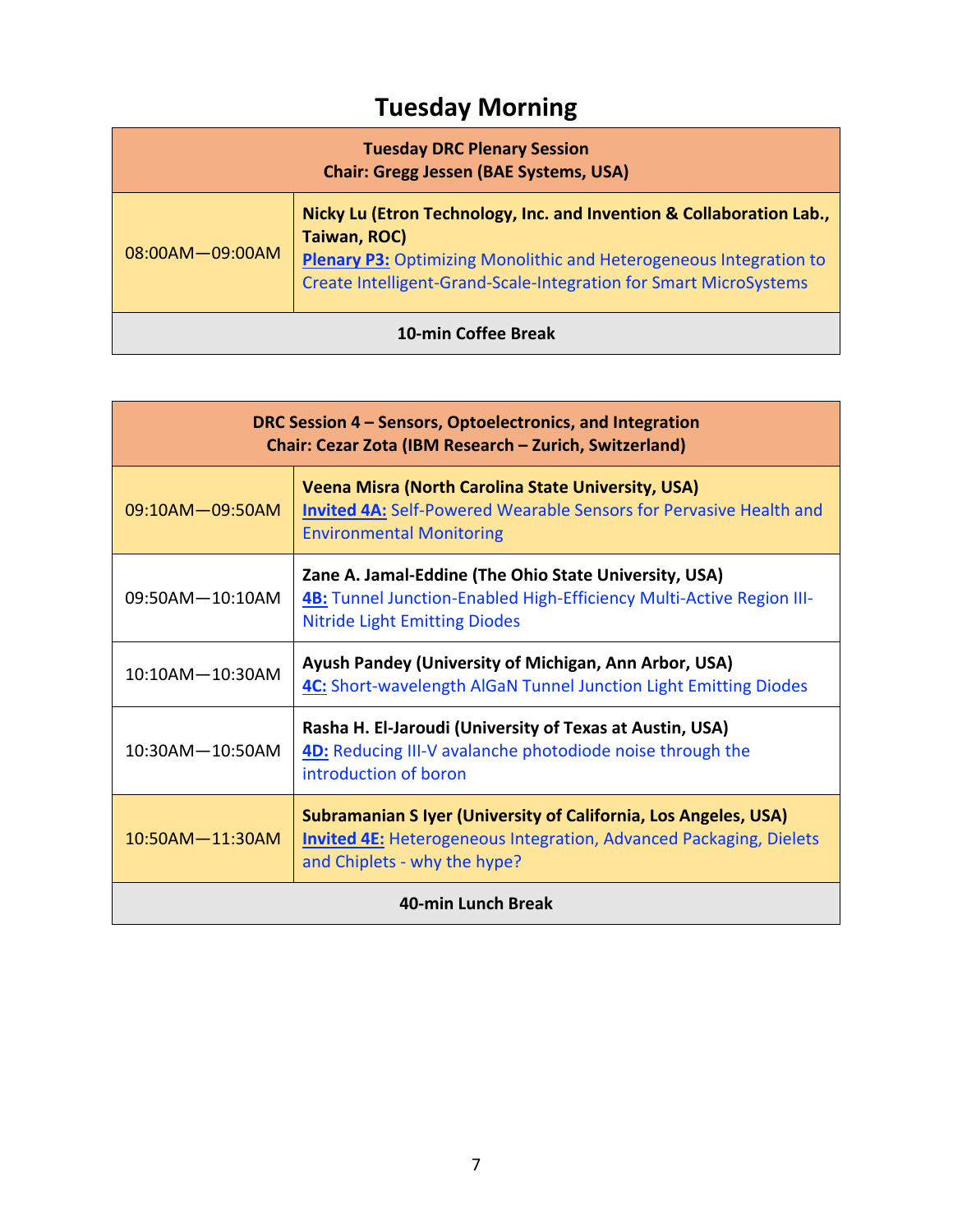# **Tuesday Afternoon**

| <b>DRC Session 5 - Quantum and Spintronic Devices</b><br><b>Chair: Tony Low (University of Minnesota, USA)</b> |                                                                                                                                                                                                        |
|----------------------------------------------------------------------------------------------------------------|--------------------------------------------------------------------------------------------------------------------------------------------------------------------------------------------------------|
| 12:10PM-12:50PM                                                                                                | Louis Hutin (CEA-LETI, France)<br><b>Invited 5A: MOS technology for quantum computing: recent</b><br>progress and perspectives for scaling up                                                          |
| 12:50PM-13:10PM                                                                                                | Yi Han (Peter Grünberg Institute (PGI 9) and JARA-FIT,<br>Forschungszentrum Jülich GmbH, Germany)<br><b>5B:</b> Characterization of UTBB MOSFETs for Cryogenic Quantum<br><b>Computing Application</b> |
| 13:10PM-13:30PM                                                                                                | Denis R. Candido (University of Iowa, USA)<br><b>5C:</b> Opportunities for long-range magnon-mediated entanglement of<br>spin qubits                                                                   |
| 13:30PM-13:50PM                                                                                                | <b>Mahshid Alamdar (University of Texas at Austin, USA)</b><br><b>5D:</b> Optimized Spin Orbit Torque Magnetic Tunnel Junction Devices<br>and Circuits for In-Memory and Neuromorphic Computing        |
| 10-min Coffee Break                                                                                            |                                                                                                                                                                                                        |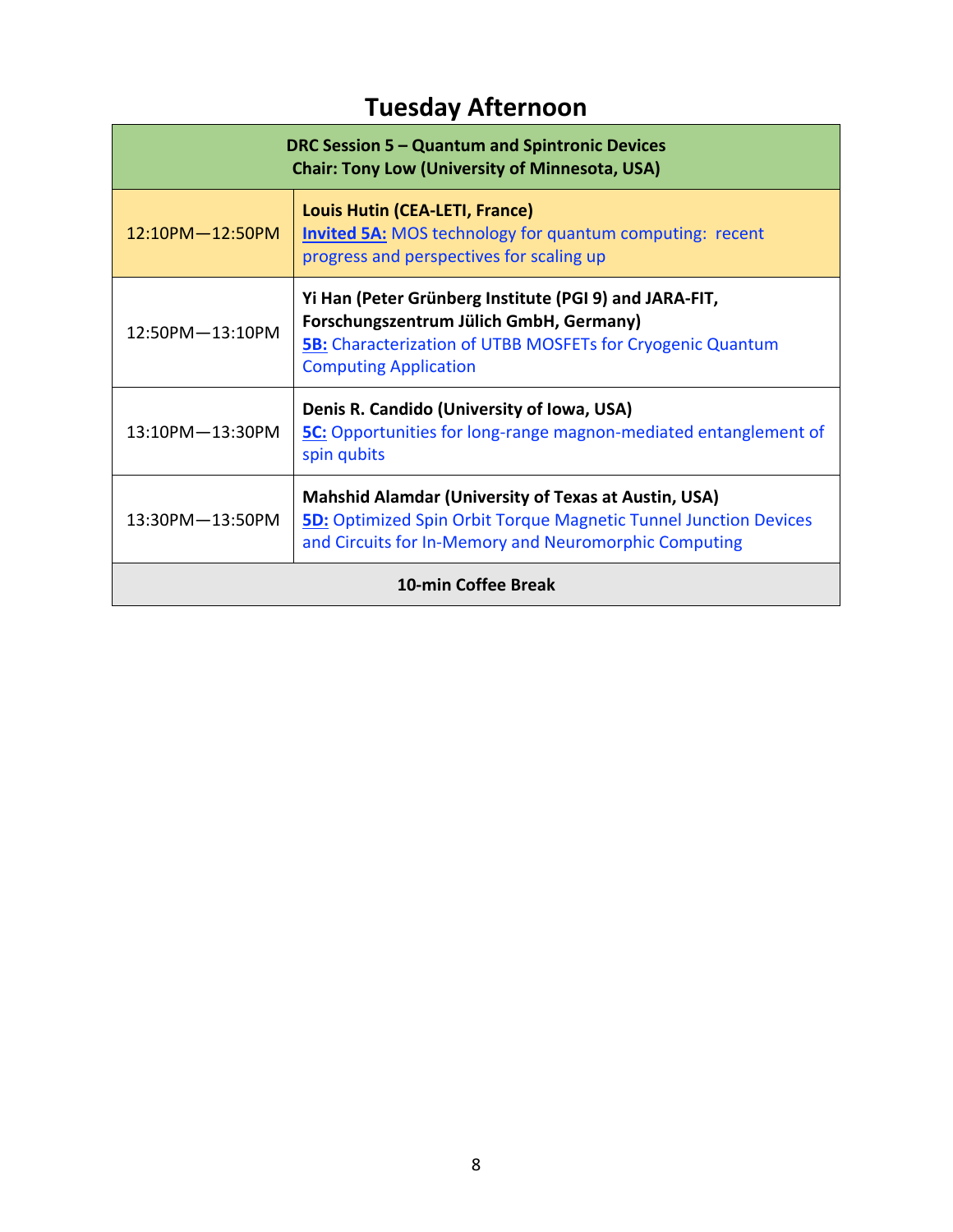# **Tuesday Afternoon,** *Continued*

| DRC Session 6 – Power Devices<br>Chair: Hans-Joachim Würfl (Ferdinand Braun Institut, Germany) |                                                                                                                                                                                                                                                 |
|------------------------------------------------------------------------------------------------|-------------------------------------------------------------------------------------------------------------------------------------------------------------------------------------------------------------------------------------------------|
| 14:00PM-14:20PM                                                                                | <b>Oliver Hilt (Ferdinand Braun Institut, Germany)</b><br>6A: GaN-channel HEMTs with AIN buffer for high-voltage switching                                                                                                                      |
| 14:20PM-14:40PM                                                                                | <b>Mohammad Wahidur Rahman (The Ohio State University, USA)</b><br>6B: Demonstration of kV-class BaTiO <sub>3</sub> /AlGaN/GaN Transistors with ><br>3 MV/cm Average Breakdown Field                                                            |
| 14:40PM-15:00PM                                                                                | Dolar Khachariya (North Carolina State University, USA)<br>6C: Al <sub>0.85</sub> Ga <sub>0.15</sub> N/Al <sub>0.6</sub> Ga <sub>0.4</sub> N High Electron Mobility Transistors on<br>Native AIN Substrates with >9 MV/cm Mesa Breakdown Fields |
| 15:00PM-15:40PM                                                                                | <b>Srabanti Chowdhury (Stanford University, USA)</b><br><b>Invited 6D:</b> Integration of Polycrystalline diamond on top of GaN and<br>Ga <sub>2</sub> O <sub>3</sub> devices for thermal management                                            |
| 15:40PM-16:00PM                                                                                | Atsushi Shimbori (University of Texas at Austin, USA)<br>6E: Design and fabrication of low pinch-off voltage 700V lateral 4H-<br>SiC MESFET with thin RESURF layer                                                                              |
| 10-min Coffee Break                                                                            |                                                                                                                                                                                                                                                 |

| <b>DRC Session 7 - RF/Terahertz Devices</b><br><b>Chair: Andrew Carter (Teledyne Scientific &amp; Imaging, USA)</b> |                                                                                                                                                                                           |
|---------------------------------------------------------------------------------------------------------------------|-------------------------------------------------------------------------------------------------------------------------------------------------------------------------------------------|
| 16:10PM-16:30PM                                                                                                     | <b>Austin L Hickman (Cornell University, USA)</b><br><b>7A:</b> Large Signal Response of AIN/GaN/AIN HEMTs at 30 GHz                                                                      |
| 16:30PM-16:50PM                                                                                                     | Wenjian Liu (University of California, Santa Barbara, USA)<br>7B: Ru/N-polar GaN Schottky-HEMT with 27% PAE and 4.87 W/mm at<br>94 GHz                                                    |
| 16:50PM-17:10PM                                                                                                     | <b>Reet Chaudhuri (Cornell University, USA)</b><br>7C: E-Mode AIN/GaN/AIN MOS-HFETs with 3 nm GaN Quantum Well<br><b>Channels</b>                                                         |
| 17:10PM-17:30PM                                                                                                     | Joshua A Perozek (Massachusetts Institute of Technology, USA)<br><b>7D:</b> Small-Signal, High Frequency Performance of Vertial GaN FinFETs<br>with $f_{max}=5.9$ GHz                     |
| 17:30PM-17:50PM                                                                                                     | Brian D. Markman (University of California Santa Barbara, USA)<br><b>7E:</b> L <sub>g</sub> = 40nm Composite Channel MOS-HEMT Exhibiting $f\tau$ = 420 GHz,<br>$f_{\text{max}}$ = 562 GHz |
| 40-min Dinner Break                                                                                                 |                                                                                                                                                                                           |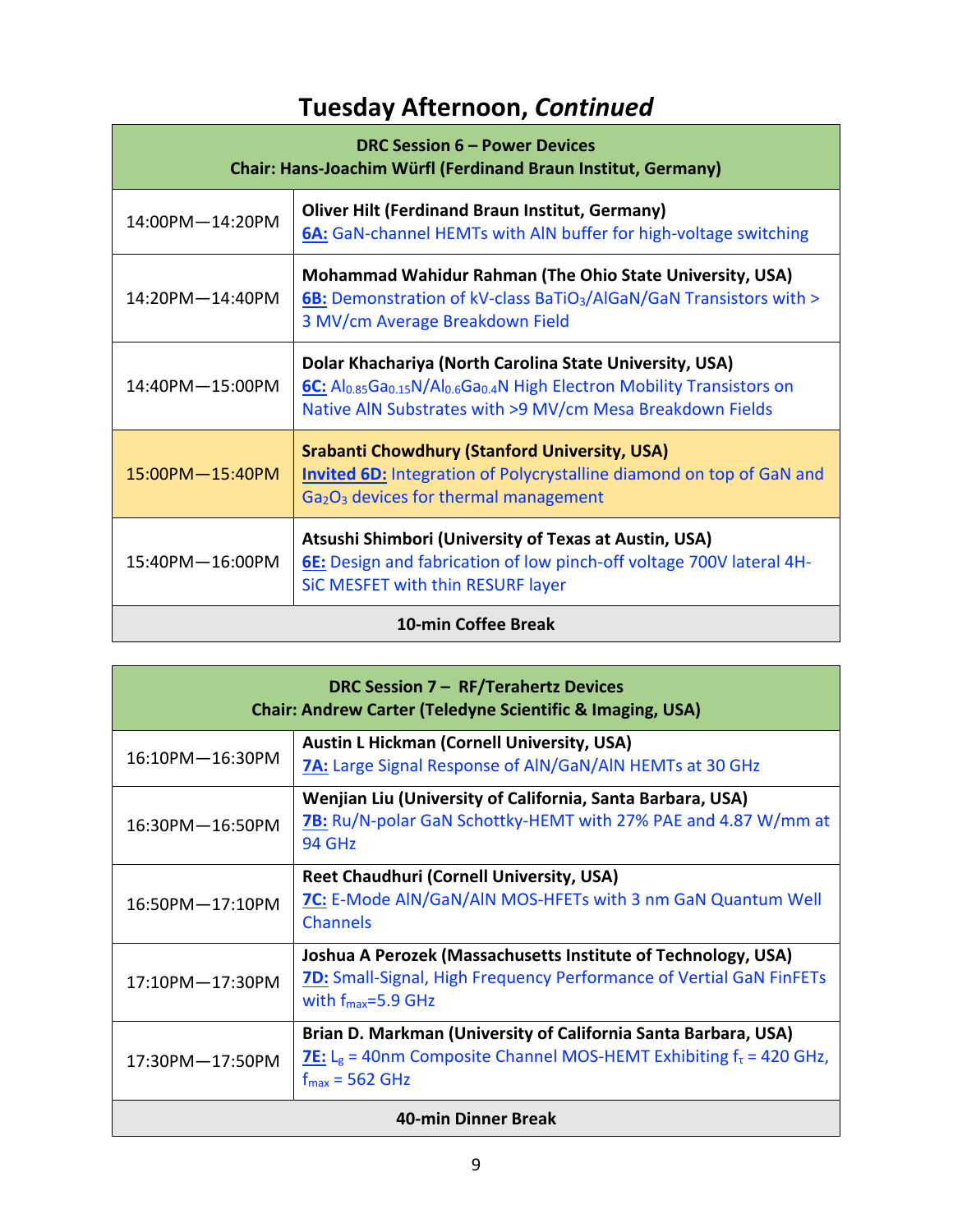# **Tuesday Evening**

| <b>DRC Rump Session</b> |                                                                                                                                                                                                                                                                                                                                                                                                                                                                                                                                                                   |
|-------------------------|-------------------------------------------------------------------------------------------------------------------------------------------------------------------------------------------------------------------------------------------------------------------------------------------------------------------------------------------------------------------------------------------------------------------------------------------------------------------------------------------------------------------------------------------------------------------|
| $18:300$ PM $-20:00$ PM | <b>The Future of Ferroelectric Device Technologies</b><br><b>Organizers</b><br><b>Sukwon Choi (The Pennsylvania State University, USA)</b><br>Shaloo Rakheja (University of Illinois at Urbana-Champaign, USA)<br>Huili (Grace) Xing (Cornell University, USA)<br><b>Panelists</b><br><b>Carlos H. Diaz (Taiwan Semiconductor Manufacturing Company,</b><br>Limited (TSMC))<br><b>Susan Trolier-McKinstry (The Pennsylvania State University, USA)</b><br>Sayeef Salahuddin (University of California, Berkeley, USA)<br><b>Peide Ye (Purdue University, USA)</b> |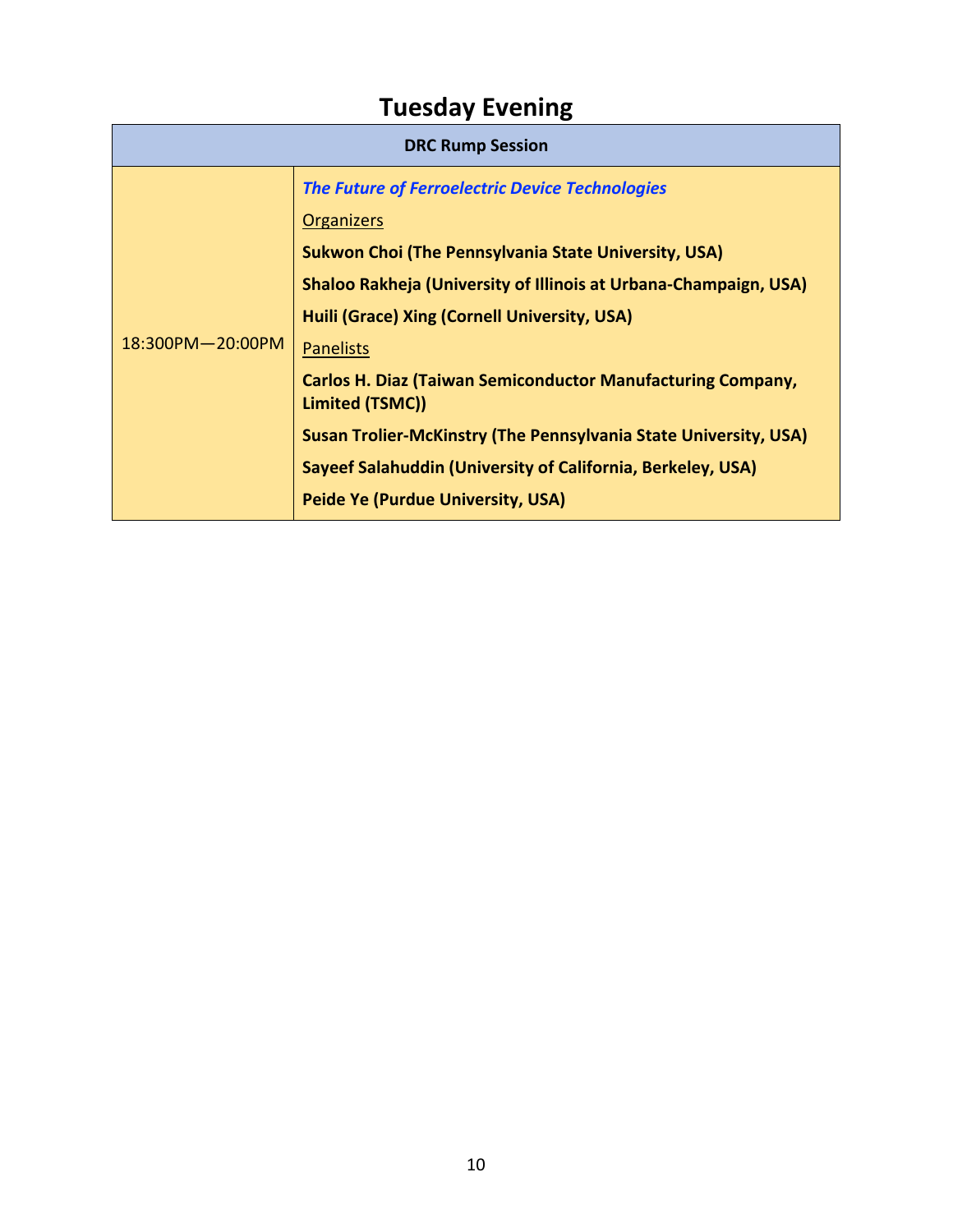## **Wednesday Morning**

| <b>Electronic Materials Conference (EMC) Plenary Session**</b> |                                                                                                                           |  |
|----------------------------------------------------------------|---------------------------------------------------------------------------------------------------------------------------|--|
| 09:00AM                                                        | <b>Electronic Materials Conference Opening Session</b>                                                                    |  |
| $09:15AM - 10:15AM$                                            | David D. Awschalom (The University of Chicago, USA)<br><b>EMC Plenary:</b> Abandoning Perfection for Quantum Technologies |  |
| <b>15-min Coffee Break</b>                                     |                                                                                                                           |  |

**\*\*Throughout the day on Wednesday, DRC registrants may attend EMC sessions free of charge. The EMC program can be found at www.mrs.org/63rd‐emc**

| <b>DRC Session 8 – Thin Film Devices</b><br>Chair: Tuo-Hung (Alex) Hou (National Yang Ming Chiao Tung University, Taiwan, ROC) |                                                                                                                                                                                                                                                                                              |  |
|--------------------------------------------------------------------------------------------------------------------------------|----------------------------------------------------------------------------------------------------------------------------------------------------------------------------------------------------------------------------------------------------------------------------------------------|--|
| 10:30AM-10:50AM                                                                                                                | <b>Mengwei Si (Purdue University, USA)</b><br><b>8A:</b> High-Performance Atomic-Layer-Deposited In <sub>2</sub> O <sub>3</sub> Transistors with<br>EOT Scaling down to 0.86 nm: Achieving $I_{ON}$ of 1.2 A/mm at $V_{GS}-V_T=1V$<br>and $V_{DS}=1$ V and $g_m$ of 1.5 S/mm at $V_{DS}=1$ V |  |
| 10:50AM-11:10AM                                                                                                                | <b>Tonglin Lu (University of Michigan, USA)</b><br><b>8B:</b> Steep Subthreshold Swing ALD ZTO TFTs with in situ Gate<br><b>Insulator</b>                                                                                                                                                    |  |
| $11:10AM - 11:50AM$                                                                                                            | Thomas Anthopolous (King Abdullah University of Science and<br><b>Technology (KAUST), Saudi Arabia)</b><br><b>Invited 8C:</b> Large-area nanoelectronics manufactured at a flash                                                                                                             |  |
| 11:50AM-12:10PM                                                                                                                | <b>Kelly Liang (University of Texas at Austin, USA)</b><br>8D: Field-Emission Enhanced Contacts for Disordered Semiconductor<br>based Thin-Film Transistors                                                                                                                                  |  |
| 40-min Lunch Break                                                                                                             |                                                                                                                                                                                                                                                                                              |  |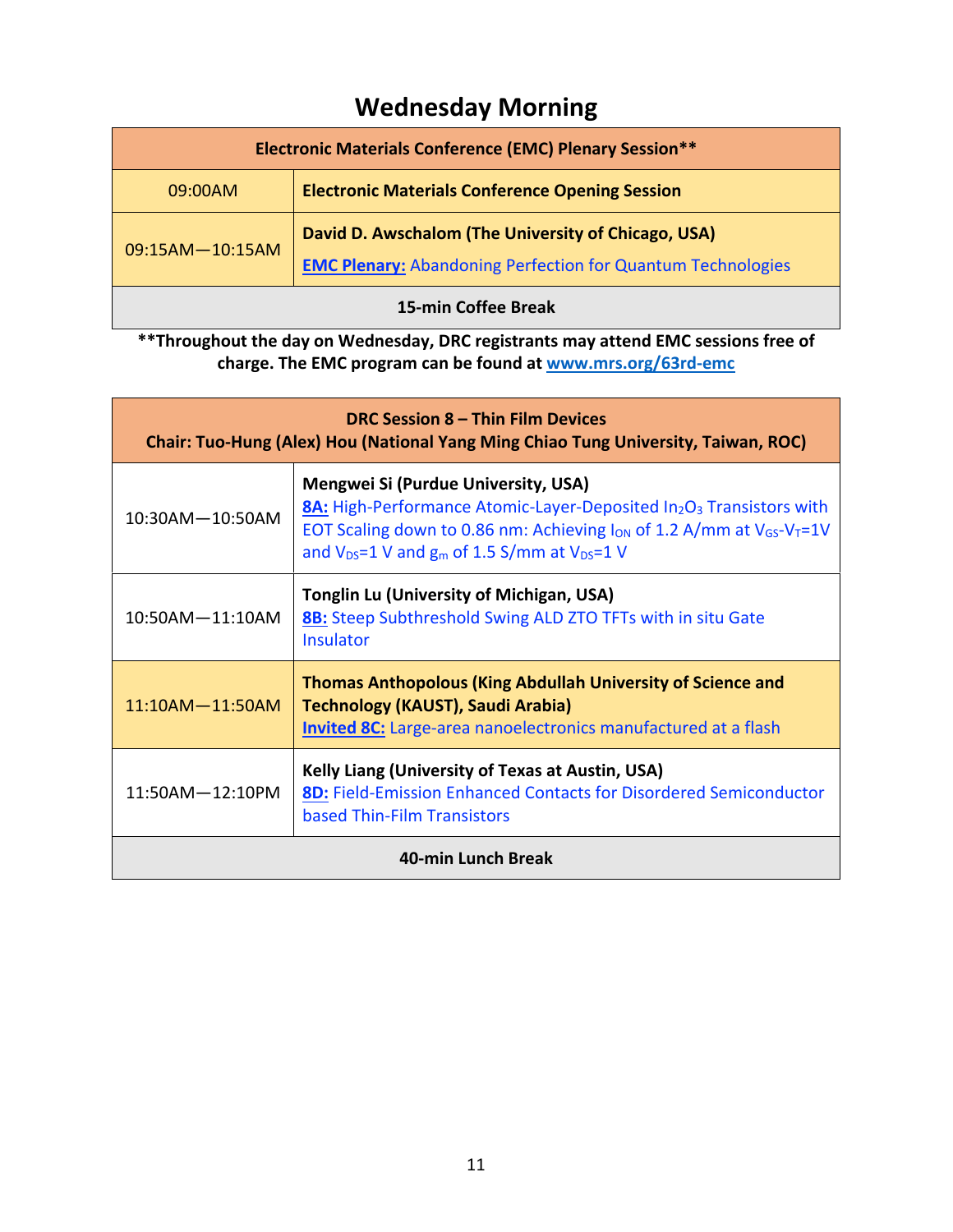### **Wednesday Afternoon**

| DRC Session 9 - Wide Bandgap Devices II<br><b>Chair: Michael Goldflam (Sandia National Laboratories, USA)</b> |                                                                                                                                                         |  |
|---------------------------------------------------------------------------------------------------------------|---------------------------------------------------------------------------------------------------------------------------------------------------------|--|
| 12:50PM-13:30PM                                                                                               | <b>Martin Kuball (University of Bristol, United Kingdom)</b><br><b>Invited 9A:</b> Thermal modeling for wide bandgap devices                            |  |
| 13:30PM-13:50PM                                                                                               | Aditya Raj (University of California Santa Barbara, USA)<br>9B: GaN/AlGaN superlattice based E-mode p-channel MES-FinFET                                |  |
| 13:50PM-14:10PM                                                                                               | <b>Reet Chaudhuri (Cornell University, USA)</b><br>9C: GHz-speed GaN/AIN p-channel MIS-HFETs with I <sub>max</sub> of 0.5 A/mm                          |  |
| $14:10$ PM $-14:50$ PM                                                                                        | Mina Rais-Zadeh (NASA Jet Propulsion Laboratory, USA)<br><b>Invited 9D: III-Nitride acousto-electric microsystems for extreme</b><br>space environments |  |
| 10-min Coffee Break                                                                                           |                                                                                                                                                         |  |

#### **DRC Poster Session 2**

| 15:00PM-17:00PM                           | DRC Poster Session 2                                                                                                                                     |
|-------------------------------------------|----------------------------------------------------------------------------------------------------------------------------------------------------------|
| PS2.A: Zehao Lin (Purdue University, USA) | Ferroelectric Field-effect Transistors by Atomic-Layer-Deposited Hafnium Zirconium Oxide<br>and Indium Oxide as Gate Insulator and Channel Semiconductor |
| for Microwave Applications                | PS2.B: Boce Lin (Georgia Institute of Technology, USA)<br>Experimental RF Characterization of Ferroelectric Hafnium Zirconium Oxide Material at GHz      |
|                                           | PS2.C: Keerthana Shajil Nair (Helmholtz Zentrum Berlin, Germany)                                                                                         |

Process dependent ferroelectric switching in Metal‐Ferroelectric‐Dielectric‐Metal FTJ stack

### **PS2.D: Saketh Ram Mamidala (Lund University, Sweden)** Controlling Filament Stability in Scaled Oxides (3 nm) for High Endurance (>106) Low Voltage ITO/HfO2 RRAMs for Future 3D Integration

#### **PS2.E: Keren Stern (Technion, Israel)**

Sub‐Nanosecond Partial Reset for Analog Phase Change Neuromorphic Devices

#### **PS2.F: Daniel S Schneider (AMO GmbH, Germany)**

MoS2/graphene Lateral Heterostructure Field Effect Transistors

**PS2.G: Shayan Parhizkar (AMO GmbH, RWTH Aachen University, Germany)** Waveguide‐Integrated Photodetectors based on 2D Platinum Diselenide